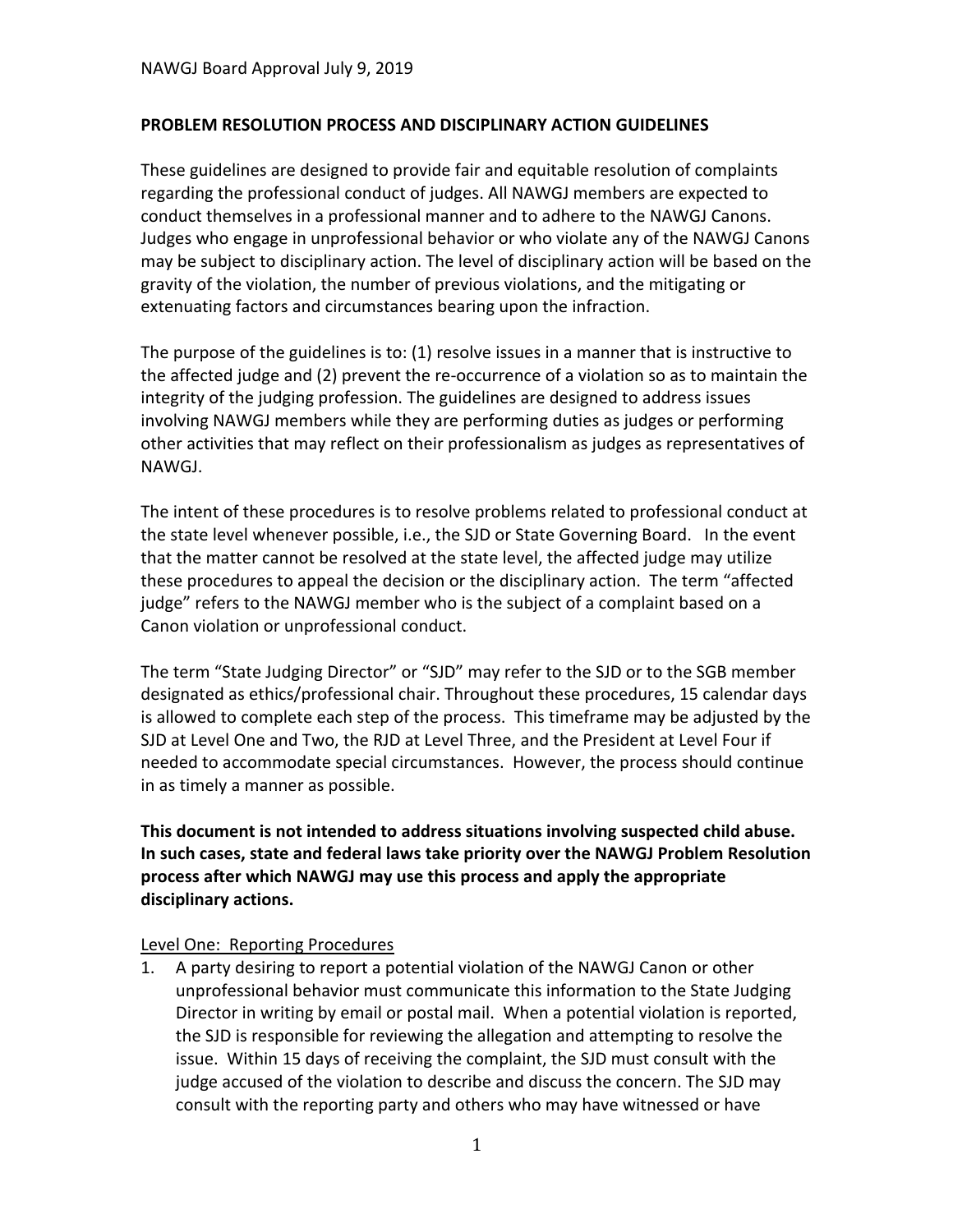knowledge of the alleged violation. The SJD will listen to the judge's account of the situation and give the judge the opportunity to provide information regarding the concern.

- 2. Depending on the information received from the judge, the SJD may end the complaint process by clarifying any misunderstandings/misperceptions with the reporting party thus ending the complaint process. Both parties must be notified that the situation has been resolved without need of further action.
- 3. If the complaint is thought to have merit or to need further action (i.e., it is not the result of a misunderstanding or misperception by the reporting party), the SJD shall convene a meeting (in person or by phone or teleconference) of the judge and the reporting party within 15 days to seek resolution. The SJD will be the moderator of the meeting.
- 4. Depending on the outcome of the meeting, the SJD shall make a determination that no further action is needed or that a letter of counsel or letter of reprimand should be issued to the affected judge within 15 days of the meeting.

A letter of counsel is an advisory letter notifying the affected judge of a behavior that should be modified to avoid the appearance of or actual misconduct or unprofessional activity.

A letter of reprimand includes a specific disciplinary consequence associated with a finding of misconduct or unprofessional activity. Examples of disciplinary actions are provided in Section C.

- 5. The letter must include a description of the violation that occurred, the NAWGJ Canon that was violated if applicable, the disciplinary action that will be applied if any, and notification of the judge's right to appeal the outcome. A URL link to the NAWGJ Code of Professional Responsibility and Disciplinary Procedures must be included in the letter. The letter must be sent by registered or certified mail to the affected judge, return receipt requested, with delivery restricted to the addressee only. The envelope in which the letter is transmitted shall be plainly marked "Personal and Confidential."
- 6. The SJD shall keep a copy of the correspondence in the judge's file for a period of seven years and shall give all files to the new SJD so that comprehensive records may be maintained.

# **Level Two: Appeal Procedure**

**1. T**he affected judge may appeal a disciplinary action by sending a written request to the SJD within 15 days of receipt of a Letter of Reprimand. The request for an appeals hearing may be sent by email (or postal mail) to the SJD who will send an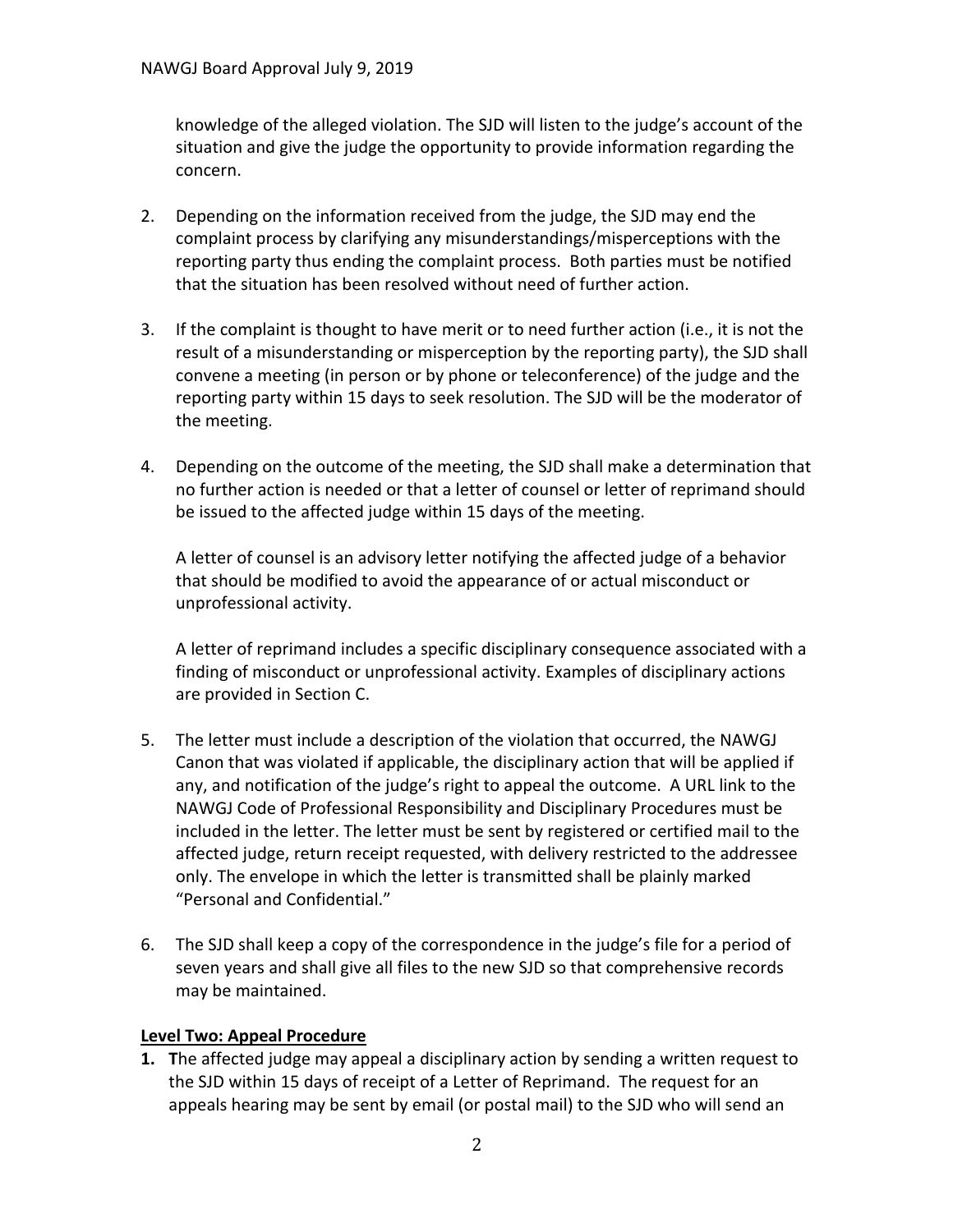acknowledgement of receipt to the affected judge via email. The affected judge is responsible for contacting the SJD to ensure the appeals request was received if notification is not received. The request for an appeals hearing must clearly specify the purpose of the appeal, state what is being appealed, i.e., the violation itself, the disciplinary action, or both, and indicate what remedy is sought.

- 2. Within 15 days of receiving the written request to appeal, the State Judging Director shall convene an appeals panel comprised of three members of the State Governing Board (SGB Appeals Panel). If the violation occurred in a state outside the state of NAWGJ membership of the affected judge, the SJD (or designee) of the state in which the violation occurred will be included as one of the three panel members. In the event the State Governing Board does not have three members to serve on the Appeals Panel, the SJD will consult with the RJD to identify members from other State Governing Boards in the region.
- 3. A date, time and place shall be determined to hear the appeal by the SJD. The affected judge shall be informed and advised in writing of the date, time and location of the hearing and the composition of the appeals panel. The affected judge shall be accorded a reasonable opportunity to appear personally (or via conference call or electronic platform) before the panel, may elect to present testimony, and may submit other information/materials in defense of the charge or the rationale for adjusting the disciplinary action stated in the Letter of Reprimand. The SJD shall also submit any materials relevant to the situation that resulted in the Letter of Reprimand and may participate in the hearing to discuss the situation.
- 4. The reporting party shall have the option to attend the appeals hearing (in person or via conference call or electronic platform) but shall not be required to do so.
- 5. The SGB appeals panel shall, within 15 days of receipt of the request for a hearing, select a chair of the panel who will coordinate the hearing, review the materials presented, and render the panel's decision regarding the appeal. The SJD, the affected judge, and the reporting party may not be present while the SGB panel deliberates and determines its finding.
- 6. If a majority of the panel finds no reason to adjust the outcome of the Level One proceeding, the panel shall notify the affected judge and SJD that no further action will be taken. The panel shall record its findings in written form and shall transmit a copy of its findings to the affected judge, the SJD, and to the NAWGJ National President for inclusion in the official records of this Association. The record must include a description of the procedures used by the SGB panel.
- 7. If a majority of the SGB panel finds the appeal to have merit and adjusts the Level One outcome, the rationale for the finding must be described, the adjusted outcome must be clearly stated, and the procedures used by the SGB Panel to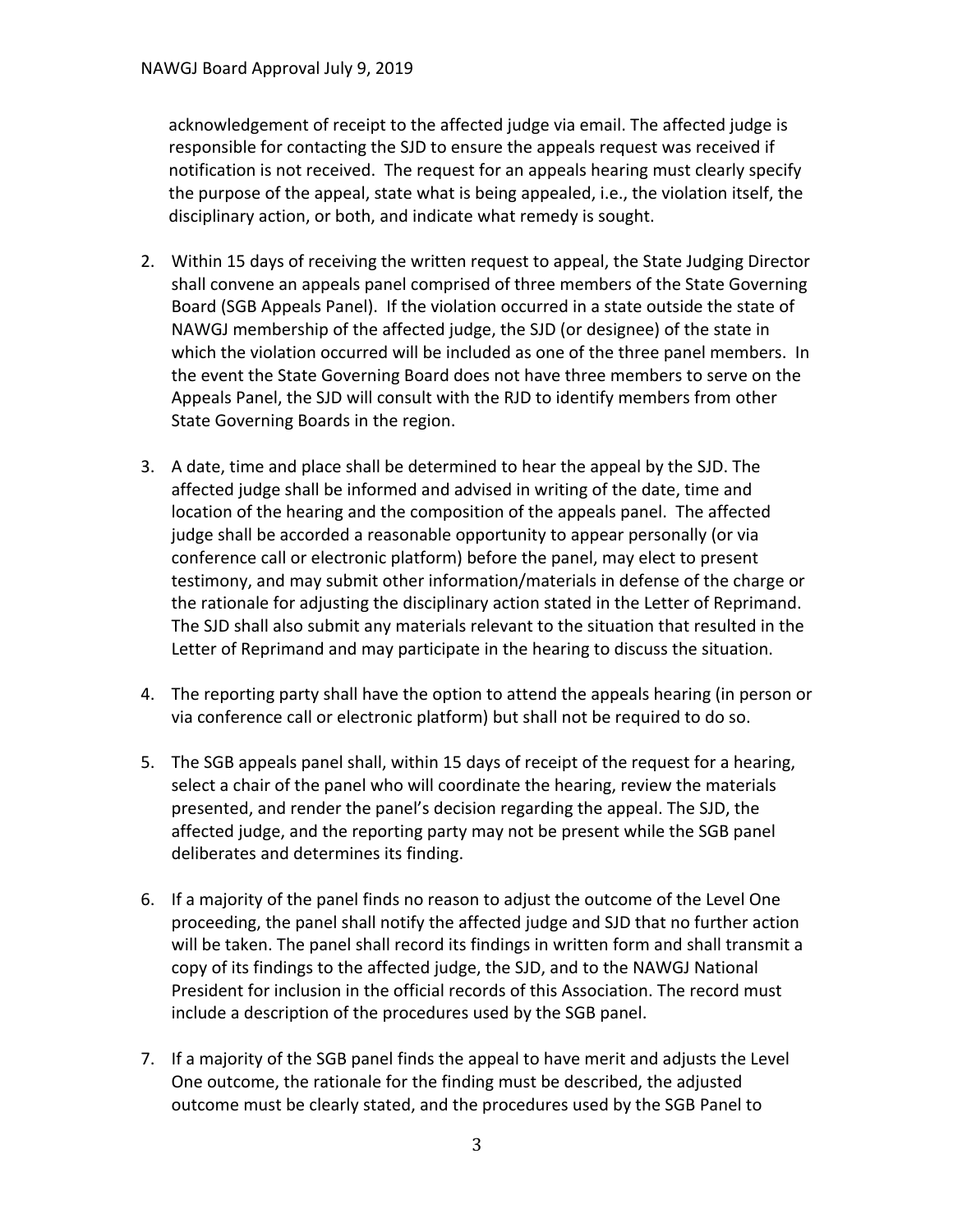review the case must be described. A report of the panel's findings shall be provided to the affected judge, the SJD, and to the National NAWGJ President. A copy of the report must be maintained by the SJD in the judge's file for a period of seven years.

8. The affected judge shall have the right to appeal the findings of the SGB Panel if, and only if, the finding and judgment made by the panel was not unanimous.

## **Level Three: Regional Review Panel Procedures**

- 1. The affected judge may appeal the findings/judgment of the SGB Panel by submitting a written request to appeal within 15 days to the Regional Judging Director of the region in which the affected judge is a registered NAWGJ member.
- 2. Within 15 days of receiving the request for a regional review, the Regional Judging Director shall select two SJDs and one RJD to comprise an RJD Review Panel. The SJD who issued the letter of counsel shall not be a member of the RJD Appeals Panel. If the violation occurred in a state/region other than the state of membership of the affected judge, a representative from that state or region will be included as one of the three panel members. During this same 15 day time period, the SJD shall send the RJD a copy of the record of the proceedings and all relevant materials reviewed by the SJD and SGB Appeals Panel. The RJD will send these materials to the panel members within 15 days of receipt from the SJD.
- 3. The RJD Review Panel will review the record and materials presented to the SGB Appeals Panel (including materials from the affected judge, the SJD, and the reporting party). The RJD Review Panel may request additional information from any party but must inform the affected judge and the SJD of such request, and must provide them with copies of the information received. Both the affected judge and the SJD may provide a written response to the additional materials received by the RJD Review Panel. The affected judge, SJD, SGB members and reporting party may not attend or participate in the RJD Review meeting.
- 4. Within 15 days of receiving the materials from the RJD, the RJD Panel shall report its decision to sustain, reverse, or revise the findings and judgment of the SGB Panel. The decision of the RJD Review Panel shall be sent to the affected judge, to the SJD of the state of the affected judge's membership, and to the NAWGJ National President for inclusion in the Association records. If the violation occurred outside the state of membership of the affected judge, the report will also be sent to the SJD of the state in which the violation occurred.
- 5. A copy of the report must be maintained by the SJD(s) and RJD for a period of seven years.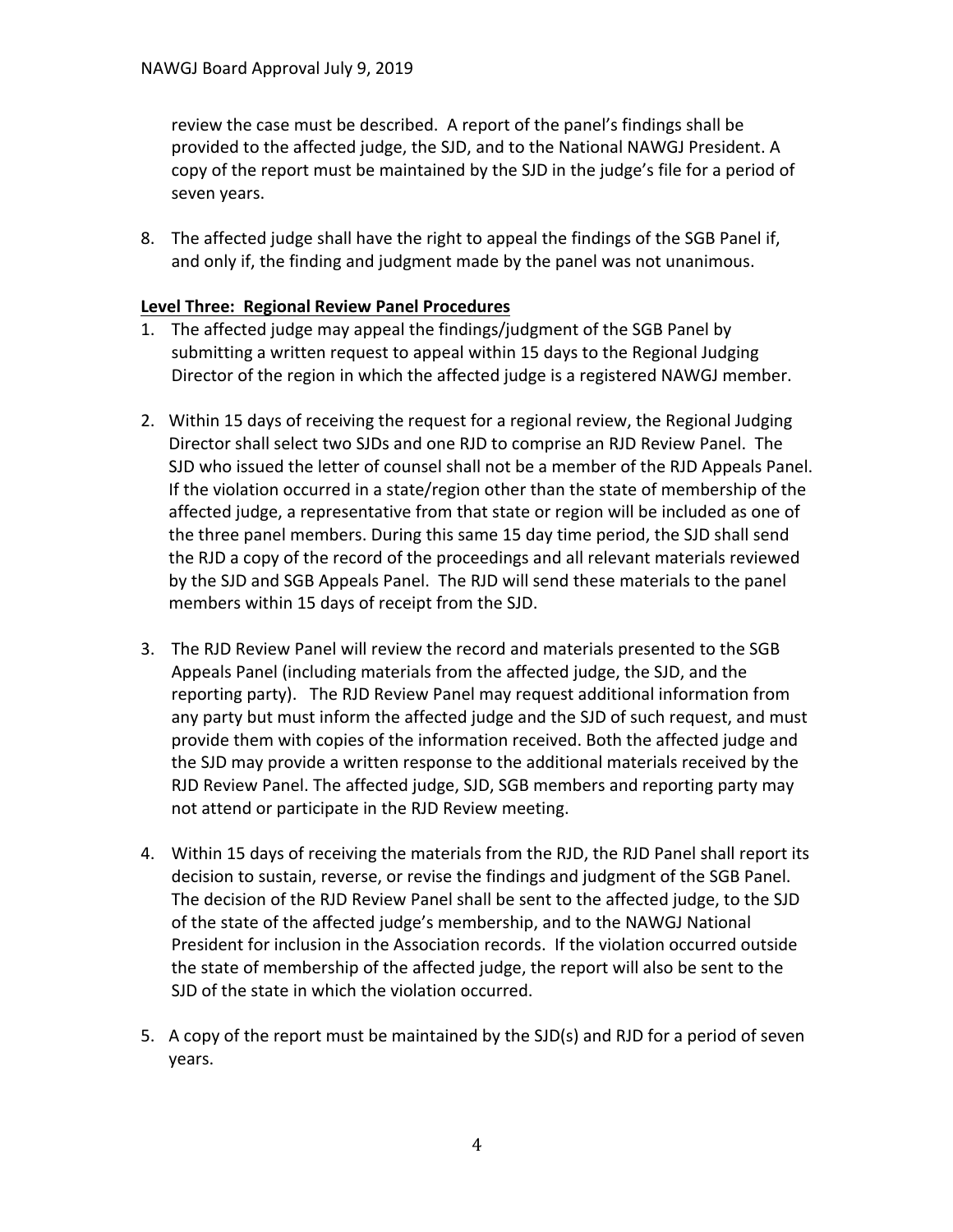#### **Level Four: National Review**

If the Regional Review Panel's decision is not unanimous, the affected judge may request a review by the NAWGJ National Board.

- 1. If the affected judge wishes to have the decision of the Regional Panel reviewed by the National Board, he/she must submit a written request to the NAWGJ President within 15 days after receiving a copy of the findings of the RJD Panel. The request must clearly specify the purpose of the request, state the area being requested for review, i.e., the violation itself, the disciplinary action, or both, and indicate what remedy is sought.
- 2. Within 15 days of receiving the request, the National President will appoint a National Review Panel consisting of three National Governing Board members. During this same time period, the RJD who convened the RJD Panel shall transmit all prior materials (including materials from the affected judge, the SJD, and the reporting party) to the NAWGJ National President who will in turn provide the materials to the National Review Panel.
- 3. The National Review Panel will base its recommendation on a review of all materials submitted by the RJD. The affected judge, SJD, SGB, RJD Review Panel, and reporting party may not attend or participate in the National Review meeting. The National President may be present during the deliberations but shall refrain from providing input. The National Review Panel shall complete its review of the materials and make a recommendation to the President within 15 days of receipt of the materials from the President.
- 4. The President will review the recommendation of the National Review Panel and make the final decision on behalf of the Association.
- 5. A copy of the report must be maintained by President for a period of seven years.

In the event that the affected judge is a State Judging Director, a Regional Judging Director, or a National Officer (other than the National President), then the NAWGJ National President shall designate an appropriate replacement to act as part of the relevant panel for purposes of the appeal or review.

If the affected judge is the NAWGJ National President, then the Vice President shall take the place of the President in all communications and deliberations.